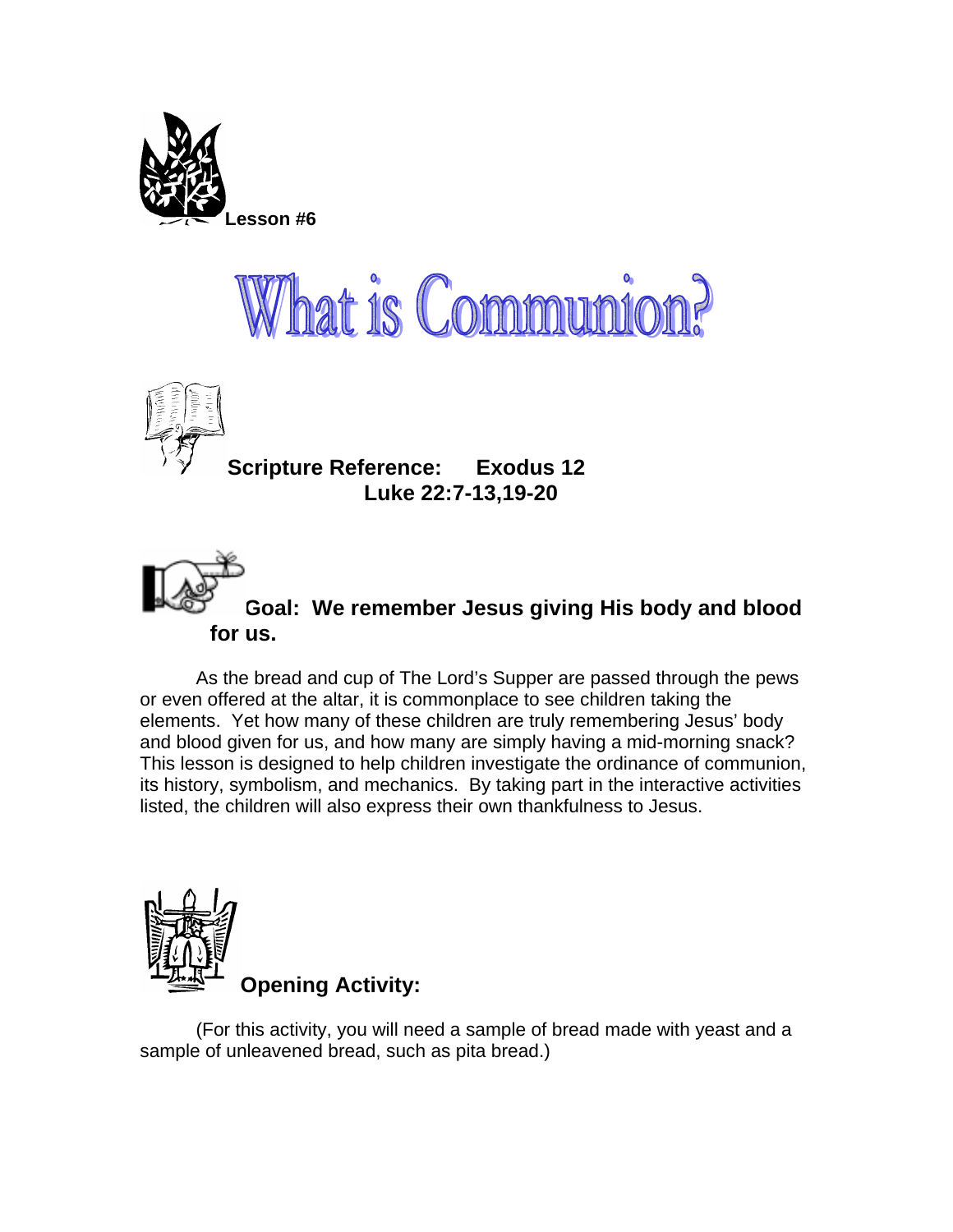Sit in a circle on the floor. Place the two bread samples in front of the children. Say: **Today I've brought two kinds of bread to share with you.** Give the children a small portion of each to eat, then ask: **How are these two breads alike? How are they different? Which bread did you like the best?** 

**One of the main differences between these two types of bread is an ingredient called yeast. Yeast is what makes the bread rise up and become fluffy. Which bread do you think has yeast in it? When you make bread with yeast, you must allow the bread to sit in the pan and rise for a few hours before you bake it. So it takes much longer to make yeast bread than to make unleavened bread. Unleavened bread is another name for bread made without yeast.** 

**Many years ago, long before Jesus was born, the Israelites, or Jewish people, were slaves in Egypt. God promised to bring them out of Egypt to a land of their own where they would be free. The Israelites didn't know the exact hour when God would tell them to leave Egypt, but they knew when it was time to leave, they would have to do so very quickly. They wouldn't have time to wait for their bread to rise. Instead, they made unleavened bread that they could take with them at a moment's notice.** 

**We can read about this unleavened bread in Exodus, Chapter 12, in the Bible.** Open the Bible to show the children the location. **Throughout the years, as a reminder of how God freed them from the Egyptians, the Jewish people have celebrated a holiday called the Feast of the Unleavened Bread. It is also known as the Passover. Even Jesus celebrated this holiday when He lived on Earth. Let's pay a visit to Jesus and His disciples during the Passover.** 



(For this activity, you will need Bibles and a picnic basket packed with a tablecloth and enough plates, cups, napkins and silverware to set a place for each child at the table.)

Have the children gather around the table and look up Luke 22:7-13 in the Bibles. Ask someone to read the passage. Say: **Jesus sent Peter and John to get things ready for the Passover meal. Let's help them by setting the table.** Pull out picnic basket and have the children assist in setting the table. When finished have each child sit by one of the place settings.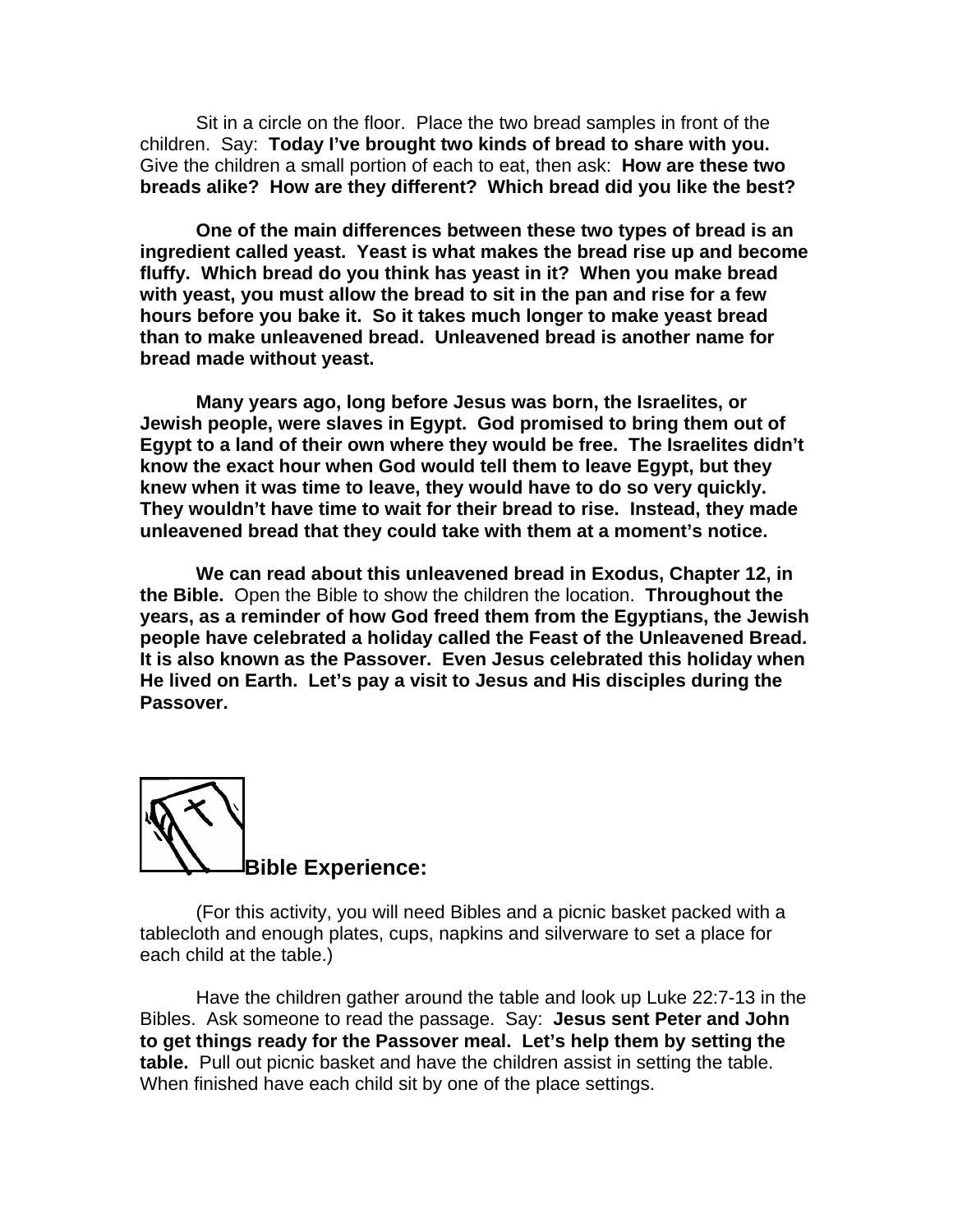**All we need now is the food. What kind of food would you expect to eat at a holiday meal? The food Jesus and His disciples ate would have been much different. We know one of the foods would have been unleavened bread. Another food would have been roast lamb. They would've had wine to drink because of the many vineyards in the area.** 

**This particular Passover would be the last one Jesus would get to celebrate with His disciples. He knew He would soon die. Jesus wanted His disciples to always remember this meal. He also wanted them to understand why He had to die. He wanted to do something special for them. Let's read about that something special in the Bible.** Have the children read Luke 22:19-20 aloud.

**Jesus said the bread was His body. He wanted the disciples to know His body was going to be beaten and placed on cross. He said the cup or wine was His blood. He wanted His friends to know He was willing to die for them, to shed His blood, so their sins could be forgiven.** 

**The disciples weren't** *really* **eating Jesus' body or drinking His blood. But whenever the disciples ate the bread, they would think of Jesus' body on the cross, and whenever they drank from the cup, they would think of how He bled and died. It was a special way Jesus gave them to remember Him after He was gone. It's a way we can remember Him, too.** 



(For this activity, you will need a communion bread plate and cup tray without the actual elements.)

Move to sit in a circle on the floor again. Say: **Who remembers what an ordinance is?** *a special action Jesus did and told us to do also* **What two ordinances have we learned about so far? The third ordinance our denomination believes in is Communion. Sometimes it's also called The Lord's Supper because it is based on what Jesus told His disciples during His last Passover with them. When He gave them the bread and the cup, He told them, "Do this in remembrance of Me."** 

Show the children the communion plate and cup tray. **How many of you have seen these items before? Where did you see them? The pastor uses these items when he offers communion to the people in church.** Explain how your local church does communion (i.e. whole loaf of bread or pieces, in